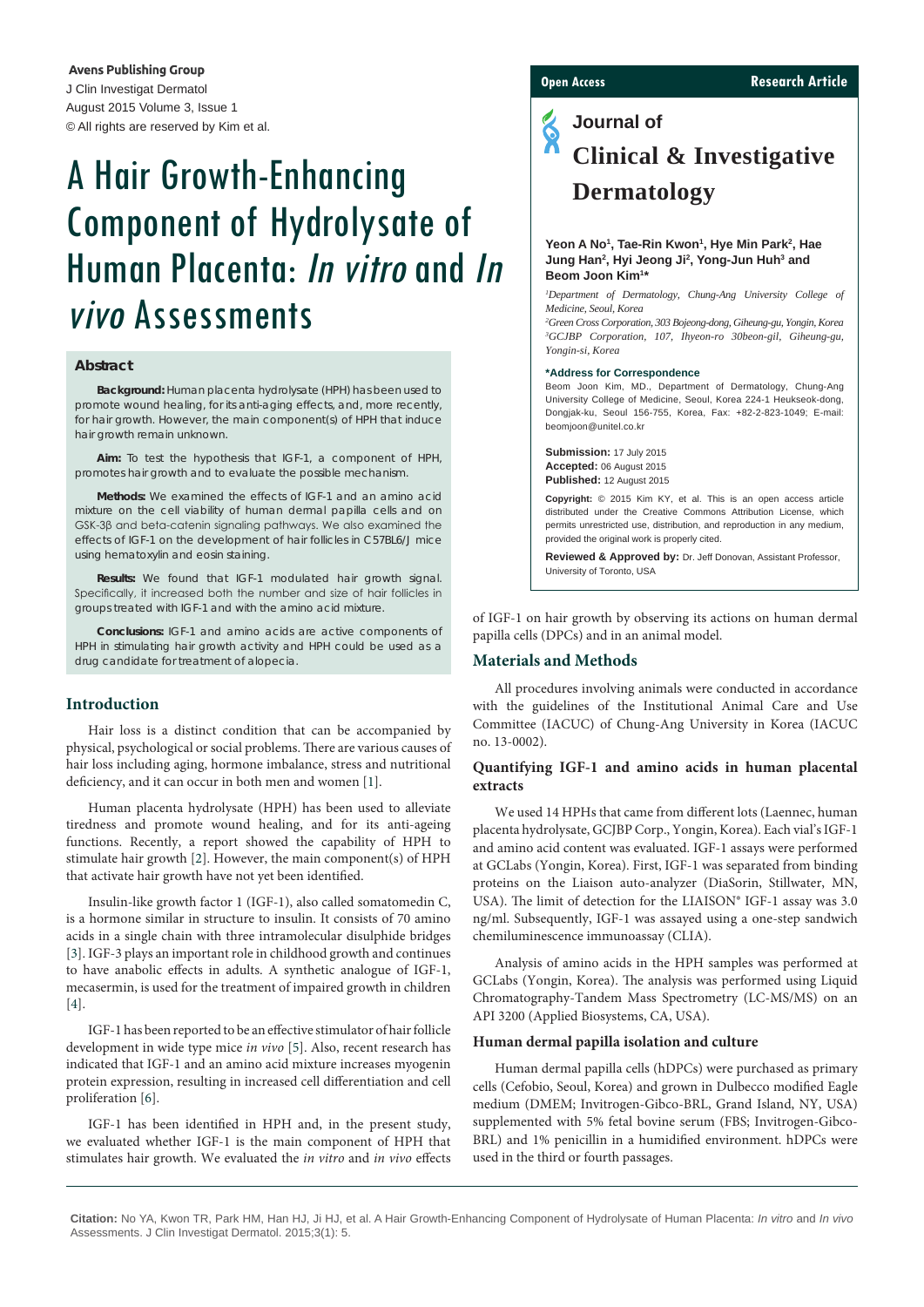#### ISSN: 2373-1044

#### **Cell proliferation assay**

hDPCs were plated at a density of 1.5 x 10<sup>4</sup> cells/well in 96-well plates, and their proliferation was measured using a cholecystokinin (CCK)-8 assay (Dojindo, Rockville, MD, USA). Cells were treated with various concentrations of IGF-1 (1 ng/ml, 3.2 ng/ml, 10 ng/ ml, or 32 ng/ml) or HPH (1%, 5%, 10%, or 20%) for 24, 48, 72 or 96 h. To assess proliferation, CCK-8 solution (10 μL) was added to the cells in 1 mL DMEM, and the cells were incubated for 2 h at 37 °C. Absorbance was measured at 450 nm using a micro plate reader (SpectraMax 340; Molecular Devices, Sunnyvale, CA, USA).

#### **Western blot analysis**

Human DPCs were prepared using lysis buffer [50 mM Tris– HCl (pH 8.0), 150 mM NaCl, 1 mM EDTA, 1% NP-40, 0.25% deoxycholic acid] containing a protease inhibitor cocktail (Roche Molecular Biochemicals, IN, USA). Protein was quantified using a Bio-Rad DC protein assay kit II (Bio-Rad, Hercules, CA, USA), separated on 10% SDS-PAGE gel, and electrotransferred to a nitrocellulose membrane (Millipore, Billerica, MA, USA). After blocking with 5% non-fat milk in Tris-buffered saline containing 0.5% Tween 20 (Sigma-Aldrich Co., St. Louis, MO, USA), the blot was probed with antibodies against IGFRbeta-1, beta-catenin (BD Transduction, KY, USA), phospho-PTEN, phospho-AKT, phospho-GSK-3beta, GSK-3beta, bcl-2, bax, and actin (Cell Signaling Tech., Danvers, MA) and then exposed to HRP-conjugated anti-mouse or anti-rabbit secondary antibodies. Protein expression was detected using an enhanced chemiluminescence (ECL) system (Amersham Pharmacia, Piscataway, NJ, USA). Images of the blotted membranes were obtained using an LAS-1000 lumino-image analyzer (Fuji Film, Tokyo, Japan).

#### **Immunocytochemistry**

Human DPCs (hDPCs) at 1.0 x 10<sup>4</sup> cells/500 μL per chamber were seeded into a chamber slide, serum-starved for 24 h, and then treated with IGF-1 for 48 h. After treatment with 4% paraformaldehyde for 10 min and 0.1% Triton X-100 for 5 min, the cultured hDPCs were incubated with anti-beta-catenin antibody (1:500, 610154, BD Transduction, KY, USA) at 4 °C overnight and then with FITClabeled goat anti-mouse IgG (1:1000, NB720-F, Novus Biologicals, CO, USA). A 4'6-diamidino-2-phenylindole (DAPI) mounting media kit (Golden Bridge International, Inc., WA, USA) was used to counterstain the nuclei. The immunostained cells were mounted with medium containing DAPI and visualized using an Olympus FLUOVIEW FV10i confocal microscope (Olympus Optical Co., Tokyo, Japan).

#### **Hair growth activity** *in vivo*

A total of 40 female C57BL/6J mice, 6 weeks old (Japan SLC, Shizuoka, Japan), were divided randomly into 4 groups (6 mice/ group). Group 1 comprised normal (untreated) mice, while group 2 (vehicle) received subcutaneous (SC) injections of saline. Group 3 was the IGF-1 group (3.2 ng/ml IGF-1 administered by SC injection). Group 4 received a mixture of 15 amino acids administered by SC injection. Each mouse that had injections received treatment with either 100 μl of saline, IGF-1 or the amino acid mixture into the upper back. The animals were treated twice a week for 3 weeks; control animals (Group 2) received the vehicle solution alone. The back of each mouse was examined and photographed (3000D; Canon Inc., Tokyo, Japan) 0, 16, 23, 34 and 41 days following depilation. All experiments lasted for 41 days, and the mice were then euthanized.

#### **Histological examination**

Dorsal skin biopsies were collected, fixed with 4% paraformaldehyde (PFA) and embedded in paraffin wax. The segments were cut by microtome into serial longitudinal sections 5 μm thick, in the directions of the upper and lower dermis. The sections were transferred to pre-treated slides (ProbeOn PlusTM; Fisher Scientific, Pittsburgh, PA, USA), dewaxed, and stained with H&E. Two independent blinded observers evaluated the serial sections.

#### **Statistical analysis**

Statistical analyses of the data were performed using the Student's t-test or multivariate ANOVA. The results are expressed as the mean ± standard deviation of at least three independent experiments, and p < 0.05 was considered statistically significant.

#### **Results**

#### **The principle active components of human placental extracts**

Among all 14 vials of HPH, IGF-1 was present at an average concentration of 3.2 ng/mL [\(Table 1A\)](#page-1-0). Also, we quantified 15 amino acids in each lot of HPH: glycine, alanine, aspartic acid, leucine, serine, proline, glutamic acid, lysine, threonine, arginine, valine, phenylalanine, methionine, isoleucine and tyrosine [\(Table 1B](#page-2-0)). These data suggest that HPHs contain a consistent amount of IGF-1 and are rich in amino acids.

<span id="page-1-0"></span>**Table 1: (A) The content of IGF-1 and amino acids in human placental extract.** A total of 14 HPH samples were evaluated to assess the concentration of IGF-1 and amino acids in HPH.

**(A)** IGF-1 was assayed with a one-step sandwich chemiluminescence immunoassay (CLIA) after prior separation of IGF-1 from binding proteins on the Liaison auto-analyzer (DiaSorin, Stillwater, MN, USA).

| No.            | Lot No. | IGF-1(ng/ml) |
|----------------|---------|--------------|
| $\mathbf{1}$   | 30447   | 3            |
| $\overline{2}$ | 30448   | 3            |
| 3              | 30449   | 3            |
| $\overline{4}$ | 30450   | 3            |
| 5              | 30451   | 3            |
| 6              | 30452   | 3            |
| $\overline{7}$ | 30453   | 3            |
| 8              | 30454   | 3            |
| 9              | 30455   | 3            |
| 10             | 30456   | 3.3          |
| 11             | 30457   | 3.1          |
| 12             | 30458   | 3.1          |
| 13             | 30459   | 3.8          |
| 14             | 30460   | 4.2          |
| Average        |         | 3.2          |
| SD             |         | 0.37         |
| N              |         | 14           |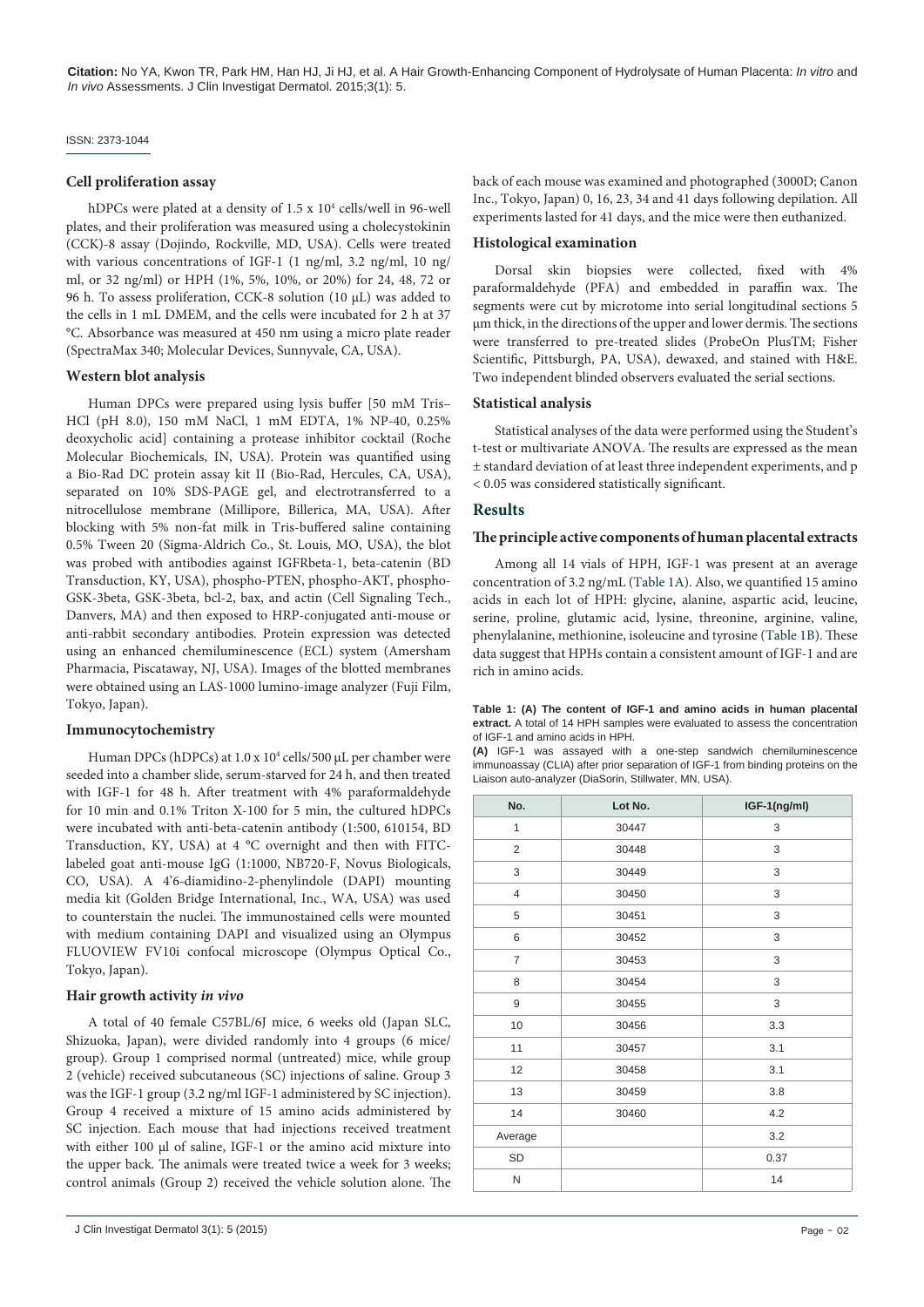#### ISSN: 2373-1044

#### **IGF-1 enhanced viability of human dermal papilla cells**

As assessed via the CCK-8 assay, cell viability was not increased when hDPCs were treated with the 15 amino acid mixture or with any of the individual 15 amino acids at the same concentration as in the HPH. However, the proliferation rate of hDPCs slightly increased in response to 32 ng/ml IGF-1 [\(Figure 1\)](#page-2-1). Concentrations of IGF-1 below 32 ng/ml did not affect proliferation. Thus, we demonstrated that IGF-1 is an activator of proliferation in hDPCs.

#### **Expression level analysis of GSK3β and β-catenin in human dermal papilla cells treated with IGF-1**

To evaluate the signaling mechanism underlying the induction of the anagen phase by IGF-1, we performed Western blot analysis and immunofluorescence using antibodies specific to GSK3β and β-catenin. Observed via Western blot, pGSK3β and β-catenin expression was elevated after 48 h of incubation with IGF-1 [\(Figure](#page-2-2)  [2a\)](#page-2-2). We performed double immunofluorescence for β-catenin (green) and DAPI (blue). Many β-catenin cells co-localized with DAPI in cells treated with IGF-1 compared with the control cells ([Figure 2b](#page-2-2)). Thus, IGF-1 preferentially activated β-catenin signaling via changes in gene expression.

#### **IGF-1 enhanced hair growth in the C57BL/6 mouse model**

To evaluate the effects of IGF-1 on hair growth *in vivo*, we randomly divided mice into 4 groups (as detailed in the Methods section). Darkening of the dorsal skin was observed after injection of IGF-1 and the amino acids mixture. On day 16 after depilation, the skin color of mice in the IGF-1 group was darker than the same area in the control mice [\(Figure 3\)](#page-3-3). Mice in the amino acid mixture group also exhibited darkening of the skin, but the darkening occurred earlier in the IGF-1 group. On day 41 after depilation, the hair on the back of half of the mice in the IGF-1 group was in mature anagen phase. Importantly, both IGF-1 and amino acids influenced the hair cycle and hair growth of C57BL6/J mice.

<span id="page-2-0"></span>**Table 1: (B)** Analysis of amino acids was performed using Liquid Chromatography-Tandem Mass Spectrometry (LC-MS/MS) on an API 3200 (Applied Biosystems, USA)

| Amino acids   | Average (µmol/L) | S.D    |
|---------------|------------------|--------|
| Glycine       | 22197            | 1083.3 |
| Alanine       | 12920.5          | 520.5  |
| Aspartic acid | 12843.9          | 523    |
| Leucine       | 11389.5          | 436.3  |
| Serine        | 9325.8           | 350.1  |
| Proline       | 8336.4           | 395    |
| Glutamic acid | 7415.3           | 362.2  |
| Lysine        | 6982.3           | 190.6  |
| Threonine     | 6269.3           | 233.2  |
| Arginine      | 5465.7           | 191.4  |
| Valine        | 5415.3           | 110.9  |
| Phenylalanine | 5094.4           | 157.8  |
| Methionine    | 3829.7           | 3830   |
| Isoleucine    | 2763.8           | 125.5  |
| Tyrosine      | 2306.2           | 93.9   |

<span id="page-2-1"></span>

**Figure 1: Effects of IGF-1 and HPH on the viability of human dermal papilla cells:** Human dermal papilla cells were treated with 1 ng/ml, 3.2 ng/ ml, 10 mg/ml or 32 ng/ml of IGF-1 or 1%, 5%, 10% or 20% of HPH and incubated for 72 h. Cell viability was measured with the CCK-8 assay.

<span id="page-2-2"></span>

**Figure 2: IGF-1 stimulates the beta-catenin signaling pathway through GSK-3beta inhibition and nuclear beta-catenin accumulation:** Immunoblot was performed to assess the rate of beta-catenin expression in the harvested cells after IGF-1 treatment. **(a)** Western blot analysis for IGFRbeta-1, beta-catenin, phospho-PTEN, phospho-AKT, phospho-GSK-3beta, GSK-3beta, bcl-2, bax, and actin in human dermal papilla cells treated with 10 ng/ml IGF-1 for 48 h. **(b)** IGF-1 effectively enhanced beta-catenin activation. Representative images of immunocytochemical staining for betacatenin in hDPCs cultured with 10 ng/ml IGF-1 for 48 h. Immunocytochemical staining was carried out with the anti-beta-catenin (green) antibody. Cells were counterstained with DAPI (blue) prior to mounting. The stained cells were visualized by an Olympus FLUOVIEW FV10i confocal microscope at ×400 magnification.

H&E-stained skin tissues obtained 41 days after depilation were used to observe the status of the hair follicles and hair growth by optical microscopy. On day 41, the normal group demonstrated partial, weak development of hair roots and areas of deficiency in the inner root sheath. On the other hand, those treated with IGF-1 or the amino acid mixture had well-developed hair follicles and inner root sheaths, as well as increased hair growth [\(Figure 4](#page-3-4)).

#### **Discussion**

Various causes, including aging, hormone imbalance, stress and nutritional deficiency, all of which can result in hair loss in both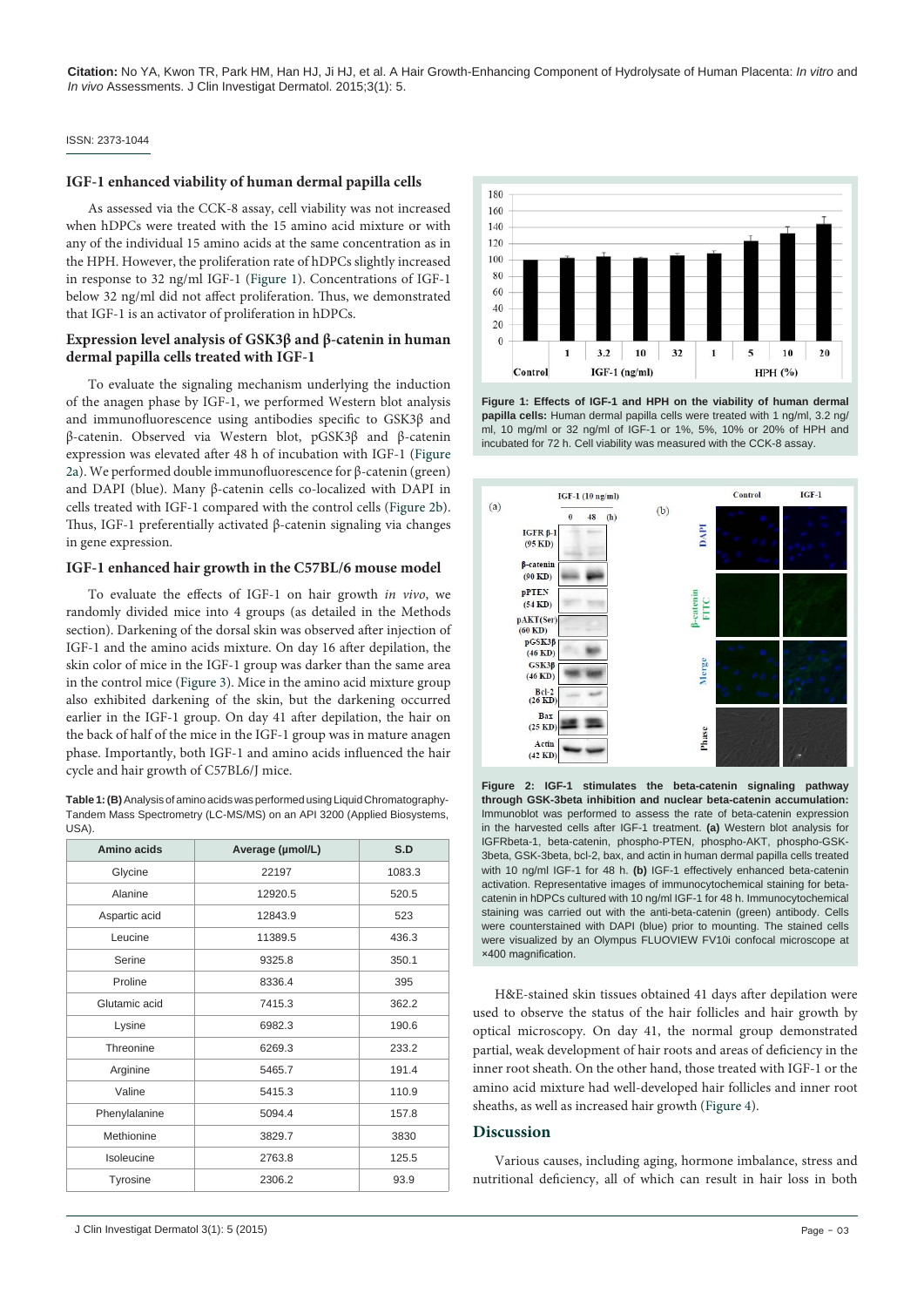#### <span id="page-3-3"></span>ISSN: 2373-1044



**Figure 3: The growth effect of IGF-1 on the hair of mice.** The hair of C57BL/6J mice was photographed at 0, 16, 23, 34 and 41 days after depilation. The skin on the back of each 6-week-old female C57BL/6J mouse  $(n = 10)$ was shaved and then the mouse was treated twice per week for 3 weeks with the experimental treatment. Treatments were injected subcutaneously into the 4-part center of the upper back and consisted of saline (100 μl), 3.2 ng/ml IGF-1, or an amino acid mixture (the same content as in the HPH samples). A 4<sup>th</sup> experimental group received no injections and served as a control.

<span id="page-3-4"></span>

**Figure 4: Hematoxylin and eosin stain of the animal model.** Effects of IGF-1 and the amino acid mixture on the hair follicles of C57BL/6J mice. A representative histology result from 10 animals is shown; panels show longitudinal sections. Magnification × 200).

men and women [\[7,](#page-4-3)[8](#page-4-4)]. Several hair loss drugs have been evaluated in clinical trials and have been approved by the FDA including dihydrotestosterone-suppressing 5α-reductase inhibitor (finasteride) and antihypertensive potassium channel opener (minoxidil). However, the efficacies of these two medications are limited and transient, owing to their unpredictable efficacies, side effects, and resumption of hair loss upon discontinuation [\[9\]](#page-4-5).

As an alternative to oral finasteride and topical minoxidil, human placental extract (HPH), a potent hair growth modulator, has been investigated as a promising candidate for treatment of hair loss based on *in vitro* and *in vivo* studies [[2,](#page-3-1)[10\]](#page-4-6). Interestingly, a previous report showed that cow placenta extract was able to promote hair growth in C57BL/6 mice by elongating hair shafts and increasing hair follicle number [\[11](#page-4-7)].

Jingjie Li et al. suggested that IGF-1 increases the number of hair follicles and prolongs the growth phase. Also, in another study, IGF-1 stimulated the proliferation of follicle cells in the hair matrix into the anagen phase and down-regulated TGF-β1 expression in hair follicles in a dose-dependent manner [\[5\]](#page-4-1). According to Panchaprateep R et al. DP cells from balding scalp follicles secrete significantly less IGF-1, IGFBP-2 and IGFBP-4 (P < 0.05) than their non-balding counterparts and confirmed that the downregulation of IGF-1 may be one of the important mechanisms contributing to male pattern baldness [\[12\]](#page-4-8).

In the present study, we quantified IGF-1 in 14 different lots of HPH and found that it was present in a consistent concentration. HPH increased the proliferation of hDPCs [\(Figure 1\)](#page-2-1), though only at 32 ng/mL and smaller concentrations. Subsequently, to elucidate the mechanism underlying the regulation of hDPC proliferation, we focused on the GSK-3beta and beta-catenin signaling pathway with low concentrations of IGF-1. GSK-3beta is a cytoplasmic serine/ threonine protein kinase known to play a central role in a variety of biological processes [\[13\]](#page-4-9). Importantly, the direct inhibition of GSK-3beta function results in the cellular accumulation of beta-catenin. Our results show that 10 ng/ml IGF-1 caused an induction of GSK-3beta phosphorylation (Ser[\[8\]](#page-4-4)) and an accumulation of beta-catenin compared with control [\(Figure 2](#page-2-2)). Thus, our findings demonstrate that IGF-1 promotes hair growth and may be a primary contributor to the hair-growth stimulation effects of HPH.

We also evaluated the effect of HPH on hair growth for 41 days in a C57BL/6 mouse model. Our results suggest that IGF-1 and amino acids stimulate hair growth by promoting the development of hair follicles [\(Figure 3](#page-3-3)).

H&E-stained skin tissue from 41 days after depilation was also used to observe the status of hair growth. Histological studies showed that the IGF-1-treated group and the amino acid mixture-treated group had markedly developed hair follicles and inner root sheaths compared to the normal group [\(Figure 4](#page-3-4)). These observations imply that both IGF-1 and the amino acids of HPH independently promote hair growth.

Taken together, our findings suggest that IGF-1 and amino acids in HPH are active components of HPH in stimulating hair follicle development. Furthermore, IGF-1 accomplishes its effects on hair growth via the GSK-3β and beta-catenin signaling pathways. Further in vitro and *in vivo* studies of the bioactive components in HPH will increase our understanding of the mechanisms by which it stimulates hair growth.

In conclusion, these observations suggested that HPH which contain IGF-1 and amino acids is an effective promoter of the development of hair follicles and a promising drug candidates for baldness therapy.

#### **References**

- <span id="page-3-0"></span>1. [Mulinari-Brenner F, Bergfeld WF \(2001\) Hair loss: an overview. Dermatol](http://www.ncbi.nlm.nih.gov/pubmed/11917783)  [Nurs 13: 269-272, 277-278.](http://www.ncbi.nlm.nih.gov/pubmed/11917783)
- <span id="page-3-1"></span>2. [Kwon TR, Oh CT, Park HM, Han HJ, Ji HJ, et al. \(2015\) Potential synergistic](http://www.ncbi.nlm.nih.gov/pubmed/25787854)  [effects of human placental extract and minoxidil on hair growth-promoting](http://www.ncbi.nlm.nih.gov/pubmed/25787854)  [activity in C57BL/6J mice. Clin Exp Dermatol 40: 672-681.](http://www.ncbi.nlm.nih.gov/pubmed/25787854)
- <span id="page-3-2"></span>3. [Rinderknecht E, Humbel RE \(1978\) The amino acid sequence of human](http://www.ncbi.nlm.nih.gov/pubmed/632300)  [insulin-like growth factor I and its structural homology with proinsulin. J Biol](http://www.ncbi.nlm.nih.gov/pubmed/632300)  Chem [253: 2769-2776.](http://www.ncbi.nlm.nih.gov/pubmed/632300)